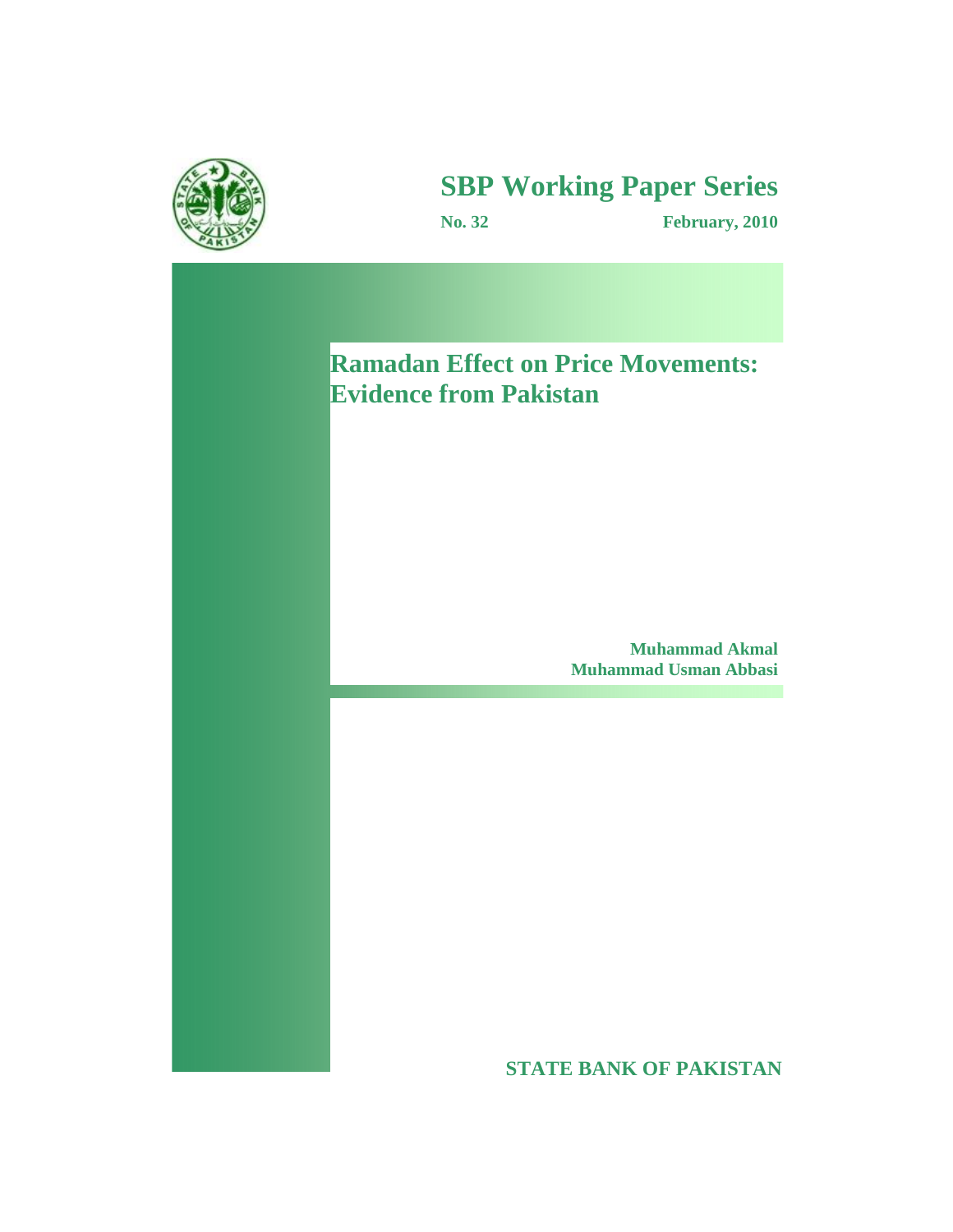# **SBP Working Paper Series**

Editor: Riaz Riazuddin

The objective of the SBP Working Paper Series is to stimulate and generate discussions, on different aspects of macroeconomic issues, among the staff members of the State Bank of Pakistan. Papers published in this series are subject to intense internal review process. The views expressed in the paper are those of the author(s) and do not necessarily reflect those of the State Bank of Pakistan.

© State Bank of Pakistan, All rights reserved.

Price per Working Paper

| Pakistan: | Rs 50 (inclusive of postage)   |
|-----------|--------------------------------|
| Foreign:  | US\$ 20 (inclusive of postage) |

Purchase orders, accompanied with cheques/drafts drawn in favor of State Bank of Pakistan, should be sent to:

> Chief Spokesperson External Relations Department, State Bank of Pakistan, I.I. Chundrigar Road, P.O. Box No. 4456, Karachi 74000. Pakistan

For all other correspondence:

Editor, SBP Working Paper Series Research Department, State Bank of Pakistan, I.I. Chundrigar Road, P.O. Box No. 4456, Karachi 74000. Pakistan

Published by: Editor, SBP Working Paper Series, State Bank of Pakistan, I.I. Chundrigar Road, Karachi, Pakistan.

ISSN 1997-3802 (Print) ISSN 1997-3810 (Online)

http://www.sbp.org.pk

Printed at the SBPBSC (Bank) – Printing Press, Karachi, Pakistan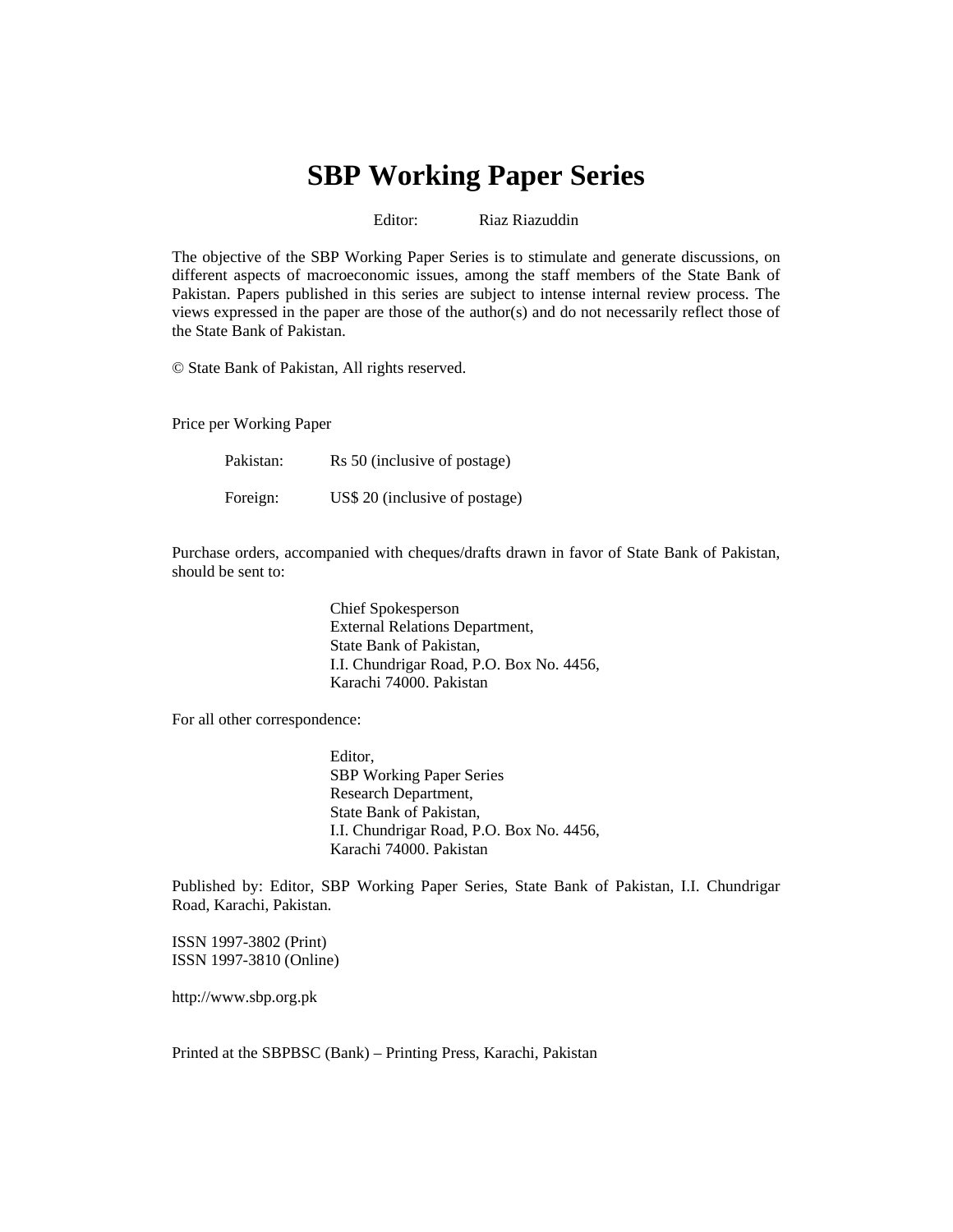# **Ramadan Effect on Price Movements: Evidence from Pakistan**

# **Muhammad Akmal**

Deputy Director, Economic Analysis Department, State Bank of Pakistan muhammad.akmal@sbp.org.pk

#### **Muhammad Usman Abbasi**

Deputy Director, Economic Analysis Department, State Bank of Pakistan muhammad.usman3@sbp.org.pk

#### **Abstract**

This paper attempts to verify the widespread perception that general price level tends to rise due to the month of Ramadan in Pakistan. For this purpose, the ARIMA methodology (simple and extended form), along with simple graphical and scenario analysis, has been applied on the monthly data for overall, food and non-food indices of consumer prices in Pakistan from July 1991 to December 2008. Contrary to the general perception, we could not find any evidence of systematic acceleration in overall CPI, food and non-food price levels in the month of Ramadan in Pakistan. The results can be explained by price hikes well before the start of the holy month and government activism in regulating prices of essential food items in Ramadan. However, we do find a significant positive effect on the prices of fruits due to Ramadan.

#### **Acknowledgment**

The authors gratefully acknowledge the guidance provided by Riaz Riazuddin, Ali Chaudhary, and Farooq Arby throughout the study.

**Contact for correspondence**  Muhammad Usman Abbasi Deputy Director, Economic Analysis Department, State Bank of Pakistan, I.I.Chundrigar Road, Karachi- 7400, Pakistan. muhammad.usman3@sbp.org.pk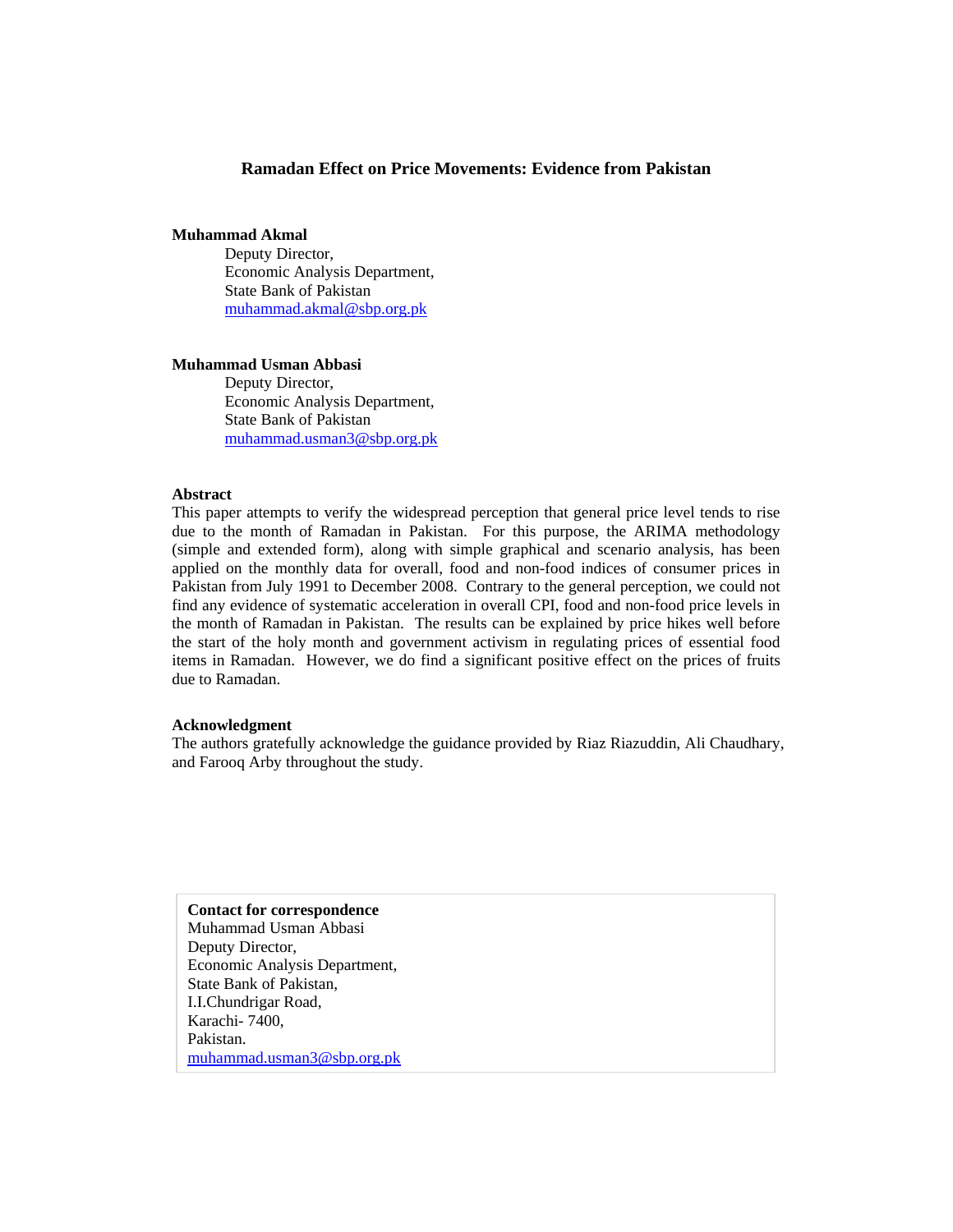#### **1. Introduction**

It is a common perception that general price level increases in the holy month of Ramadan due to increased demand for food stuff, clothing, and gift items. The objective of this paper is to make an empirical investigation of the effect of Ramadan on prices. For this purpose we have used different statistical techniques including ARIMA methodology with some adjustments to incorporate Islamic calendar features. The standard technique of X-11 or X-12 do incorporate the effects of recurring events having variable dates in Gregorian calendar like Easter, Chinese New Year etc. on economic time series. However, Islamic events are based on lunar calendar; therefore, their effects on economic time series may not be captured through traditional techniques of identifying seasonality.

The identification of seasonality and recurring events makes it easy to understand the underlying trend in time series. This is why a number of data reporting agencies are using  $X12$ -ARIMA<sup>1</sup> procedure for such type of seasonal adjustment. This procedure was developed by US Census of Bureau and now it is widely used in national statistics offices of UK, New Zealand, Denmark and other international agencies e.g. OECD and The World Bank. In X12- ARIMA, predefined regressors for Easter holidays are available.

Singapore Department of Statistics (SDS) provides useful information about the seasonal adjustment of economic time series for moving holiday. The department uses the enhanced version of X-11 ARIMA methodology to capture the seasonal effects in order to incorporate the Chinese New Year and Eid-ul-Fitr effect. SDS has introduced another dummy variable called fractional dummy on the fact that the consumption patterns change due to these festivals.

Soukup and Findley (2000) argue that the monthly economic time series are often systematically influenced by the effects specific to the seven days of the week and when or how often days of the week occur during the month. In order to capture trading day effects they used X-11 ARIMA and also checked the robustness of the results.

Although there exists a significant work related to detection of calendar and seasonal effects in time series data in the world, only a few efforts have been attempted to identify Islamic calendar effects on economic time series. For example, Riazuddin and Khan (2002, 2005) modeled and estimated the seasonal effects in currency in circulation in Pakistan by

<sup>&</sup>lt;sup>1</sup> For details about the program see http://www.census.gov/srd/www/x12a/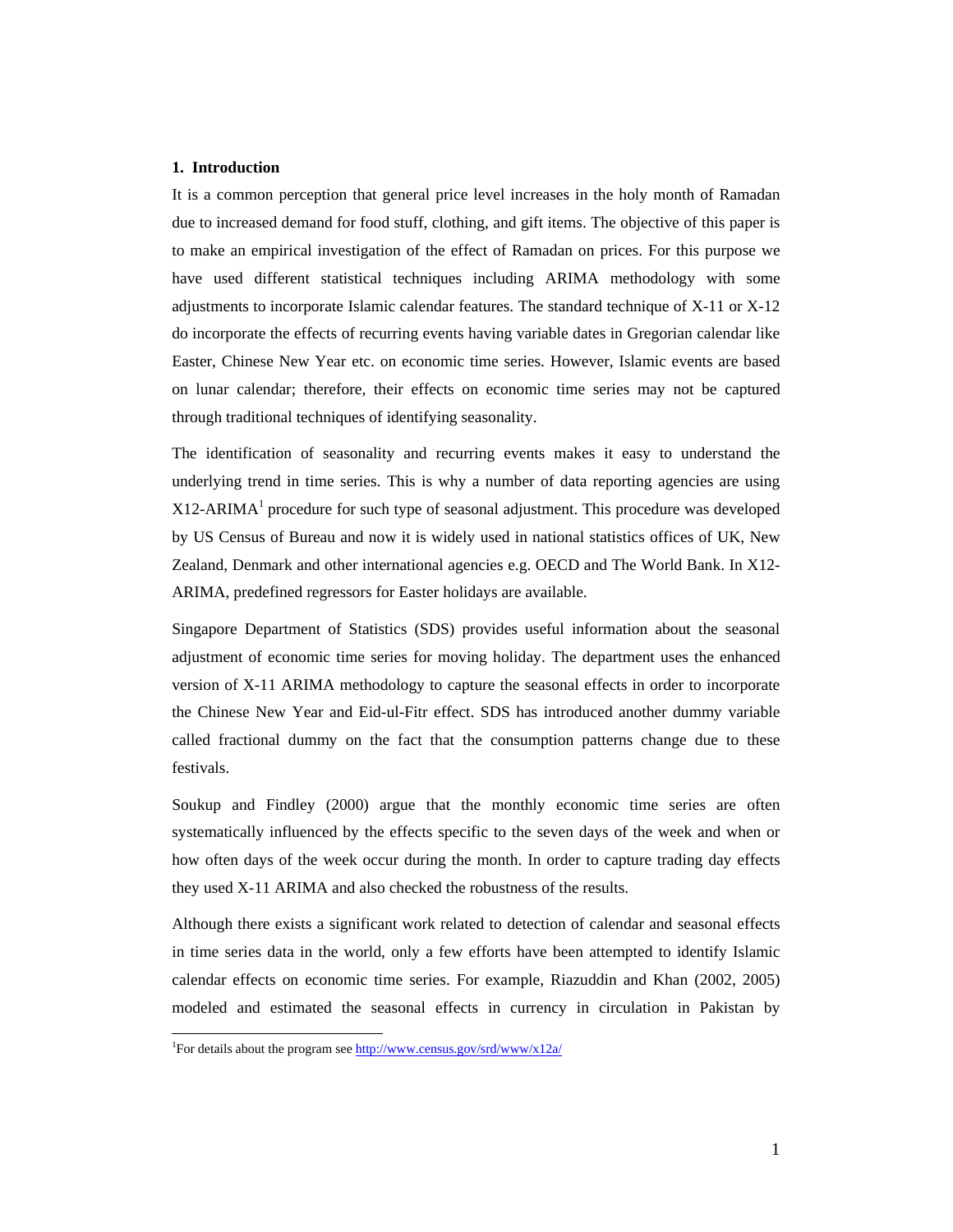incorporating the effects of Islamic calendar in a standard ARIMA model. For simplicity and conformity with socioeconomic behavior in Pakistan, they selected only four Islamic months of significance: Muharram, Ramadan, Shawwal, and Dhul-Hajj and use fractional dummies for these months. Their results showed the presence of Islamic calendar effects in the currency in circulation.

A study carried out by Yucel (2005) shows Ramadan effect on food prices in Turkey. He performs his analysis under two alternative calendar conventions, namely the Gregorian and Hijri calendars. His results showed that there exists effect of Ramadan on food prices in Turkey and food prices tend to rise in Ramadan. He used fractional dummy for the Ramadan and generates a series according to the Islamic calendar months. He used weighted average of two months to get the value for an Islamic month. However, this method of generating values for Islamic calendar months can be questioned as these might not be fully representative and the timing of recording data on prices also becomes important.

We have investigated the effect of Ramadan on movements in consumer price index (CPI) along with its food and non-food components. First of all we attempted to visualize such effects through graphical analysis, then different scenarios of occurrence of Ramadan in different parts of the Gregorian month vis-à-vis inflation have been analyzed, and lastly ARIMA models with and without fractional dummies have been developed.

The paper is divided into six sections. After introduction and review of some studies in section 1, the graphical analysis of detecting Ramadan effect is discussed in section 2. Scenario analysis is conducted in section 3. The ARIMA methodology and the model are given in section 4. The empirical findings and conclusion are discussed in sections 5 and 6 respectively.

#### **2. Graphical Analysis for Evidence of Ramadan Effect**

Our objective is to examine CPI data to get an idea about the incidence of any pattern in a month due to the Ramadan. Before we proceed, it is necessary to mention that our analysis will be based on the following assumptions: (a) Month-on-Month (MoM) CPI inflation will be relevant to our descriptive analysis; (b) we expect the MoM inflation to accelerate for the Gregorian calendar month in which Ramadan falls; and (c) there should be presence of a significant number of accelerated spikes in the selected data.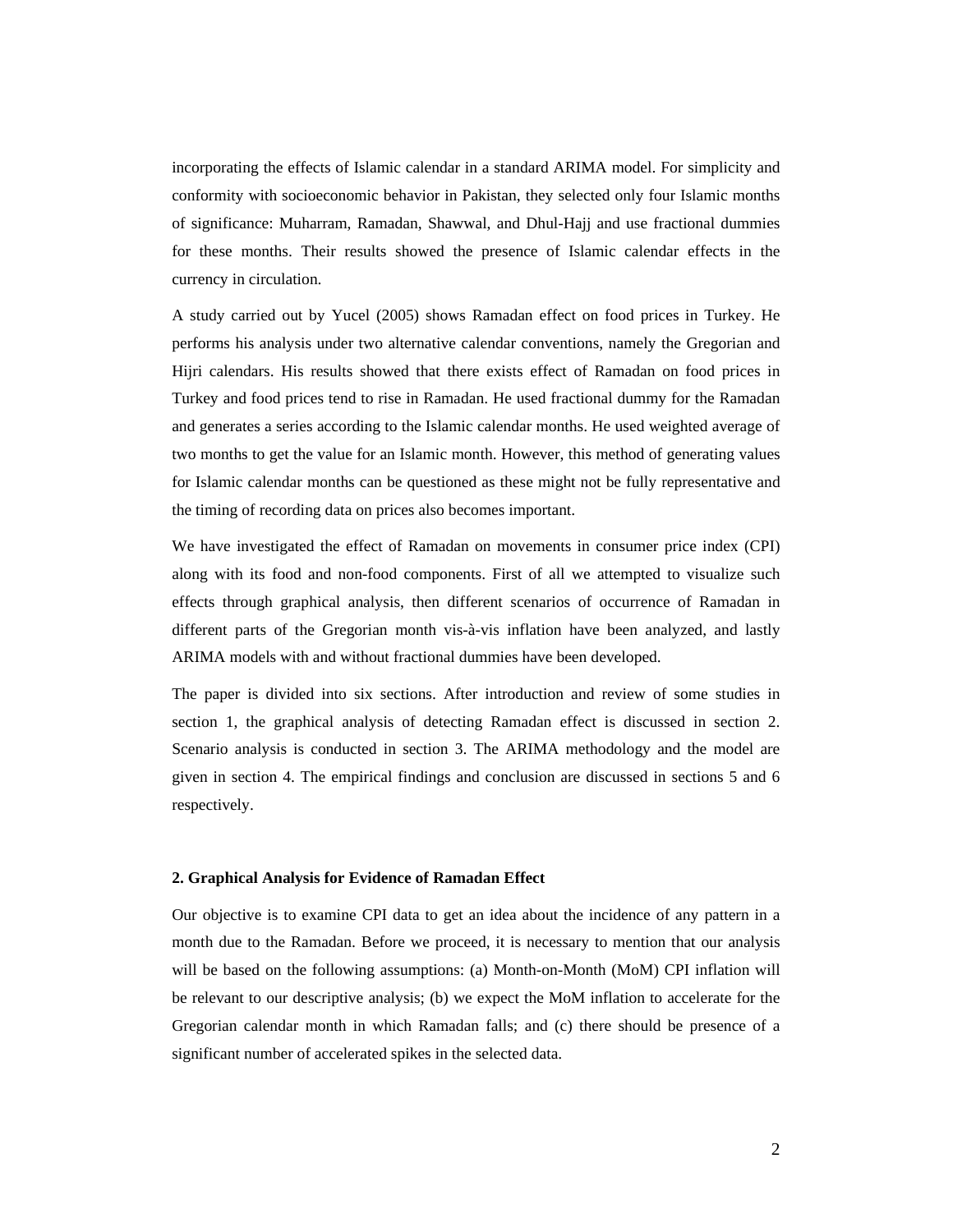All these assumptions are quite relevant to our analysis. The MoM inflation was selected because of a general perception that prices increase more rapidly during the month in which Ramadan falls compared to preceding months. Moreover we also expect that during the last 18 years (18 Ramadan months) just by visual inspection of data, frequency of occurrence of the above phenomenon to be significant. We obtained monthly time series data on overall (general) consumer price index (CPI) along with food and non-food sub indices from July 1991 to December 2008. The data were obtained from Federal Bureau of Statistics (FBS). The graphical presentation of the MoM data provides no clear idea about the incidence of Ramadan effect in overall, food and non-food consumer price indices (see *Figure 1, 2 and 3)*.

In the figures below, the circled spikes are shown for the Gregorian months in which Ramadan days were witnessed. By looking at circled spikes in the graph we cannot make any conclusive statement about the evidence of Ramadan effect on consumer prices in Pakistan.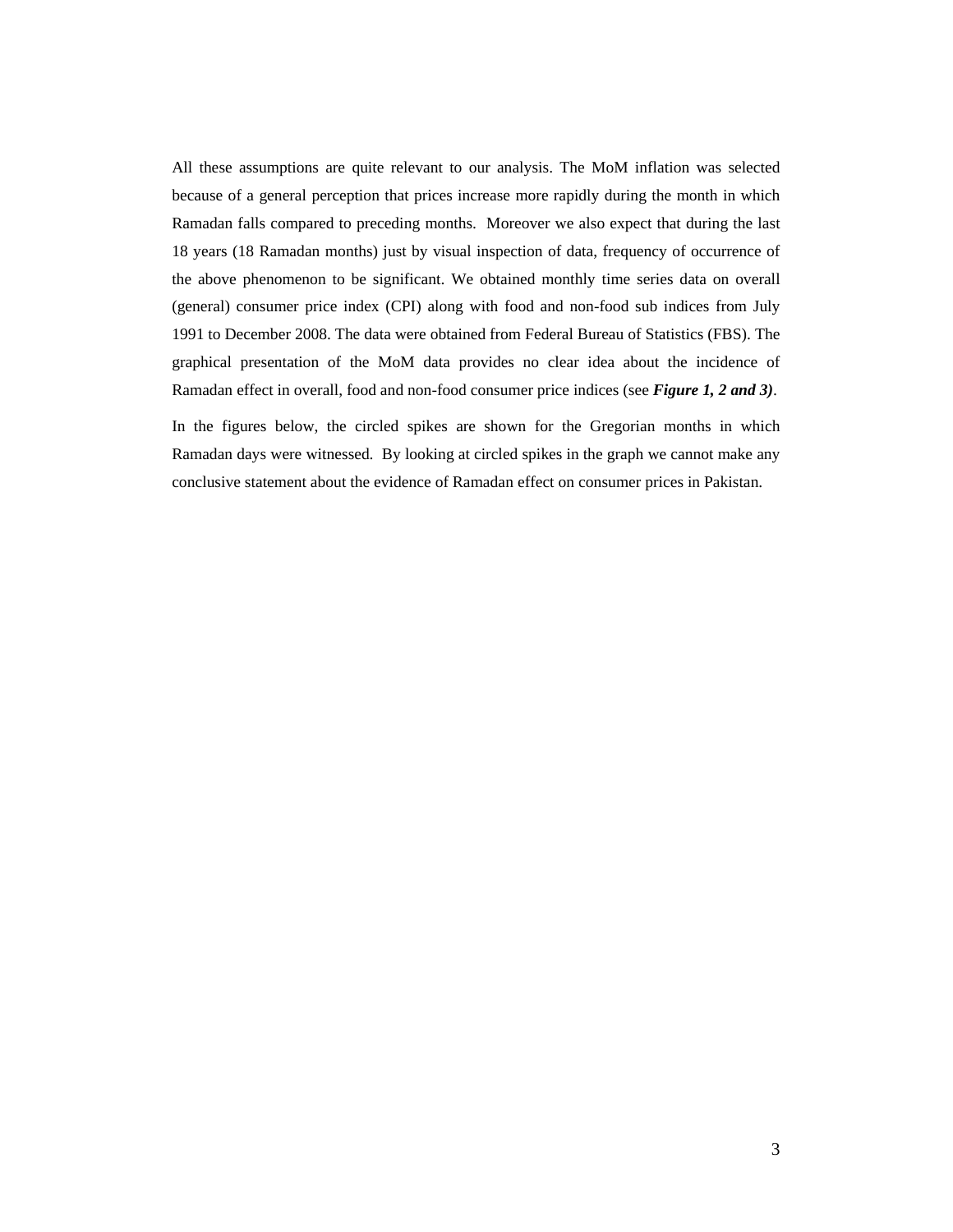

**Figure 1: Overall Inflation (MoM) from July 1991 to December 2008** 

Note: Numbers in parenthesis represent Ramadan days in the Gregorian calendar month e.g. Mar-92 (24) indicates that 24 days of Ramadan fell in March 1992. The circles around the bars indicate the Ramadan months.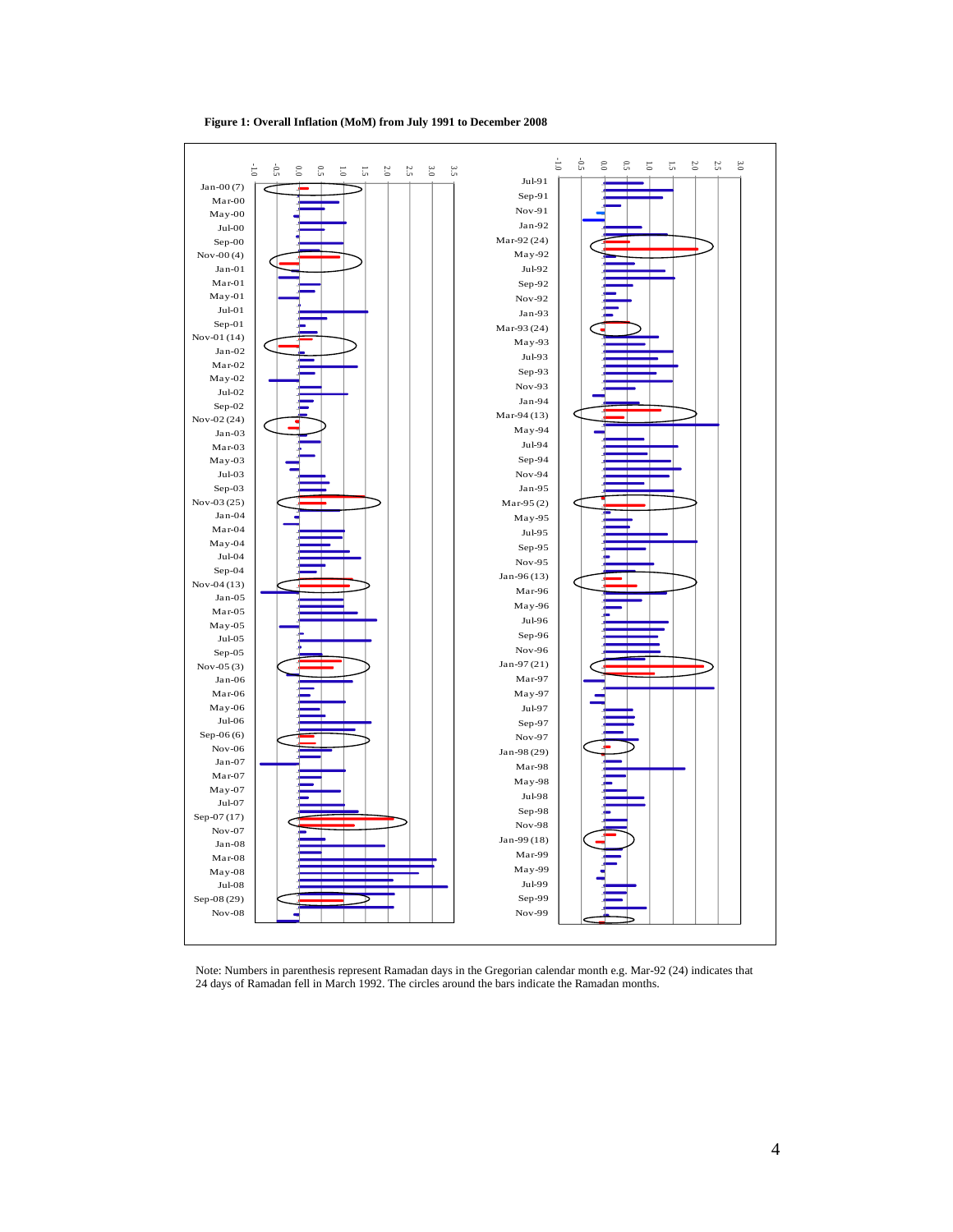

**Figure 2: Food Inflation (MoM) from July 1991 to December 2008** 

Note: Numbers in parenthesis represent Ramadan days in the Gregorian calendar month e.g. Sep-08 (29) indicates that 29 days of Ramadan fell in September 2008. The circles around the bars indicate the Ramadan months.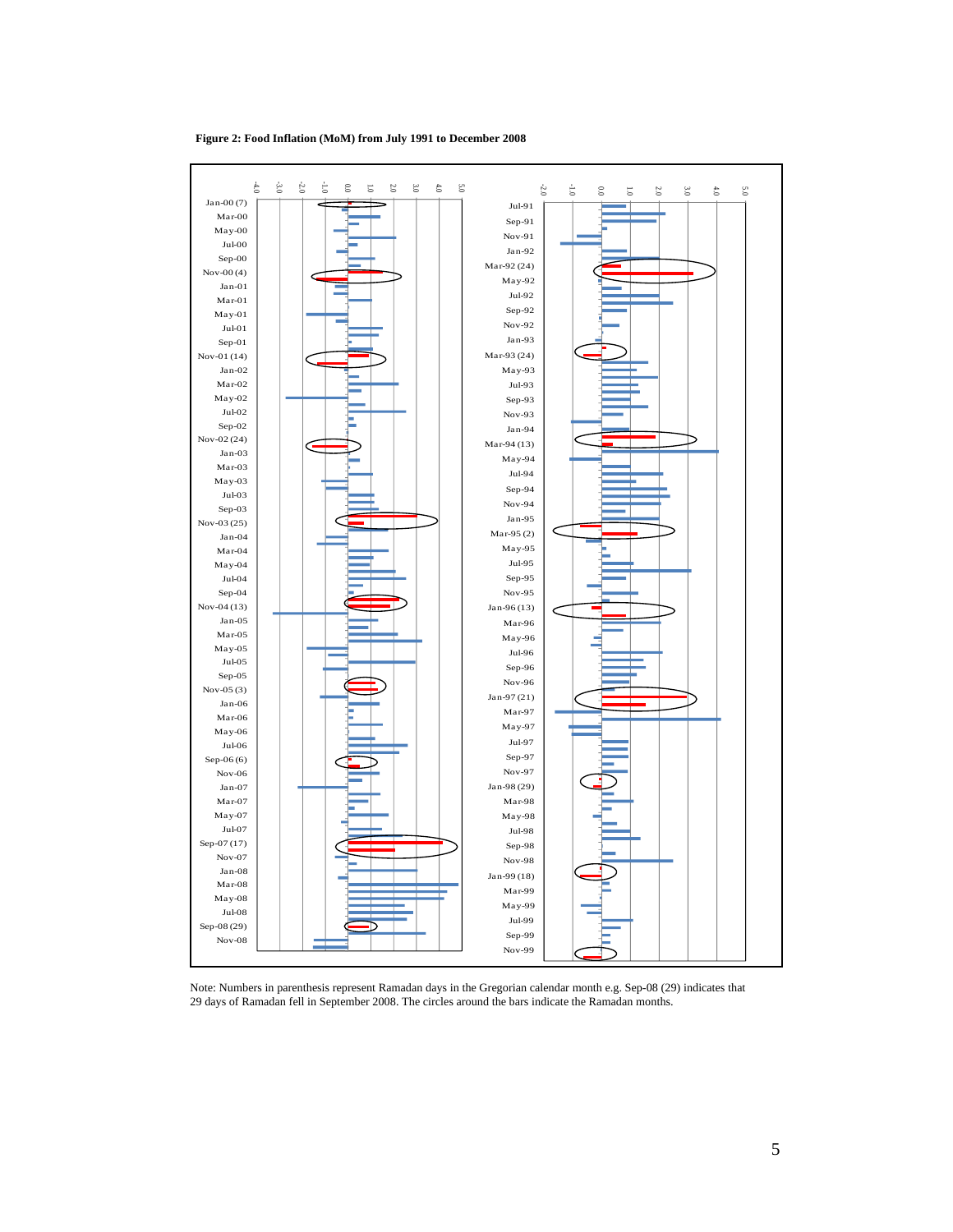

**Figure 3: Non-food Inflation (MoM) from July 1991 to December 2008** 

Note: Numbers in parenthesis represent Ramadan days in the Gregorian calendar month e.g. Sep-07 (17) indicates that 17 days of Ramadan fell in September 2007. The circles around the bars indicate the Ramadan months.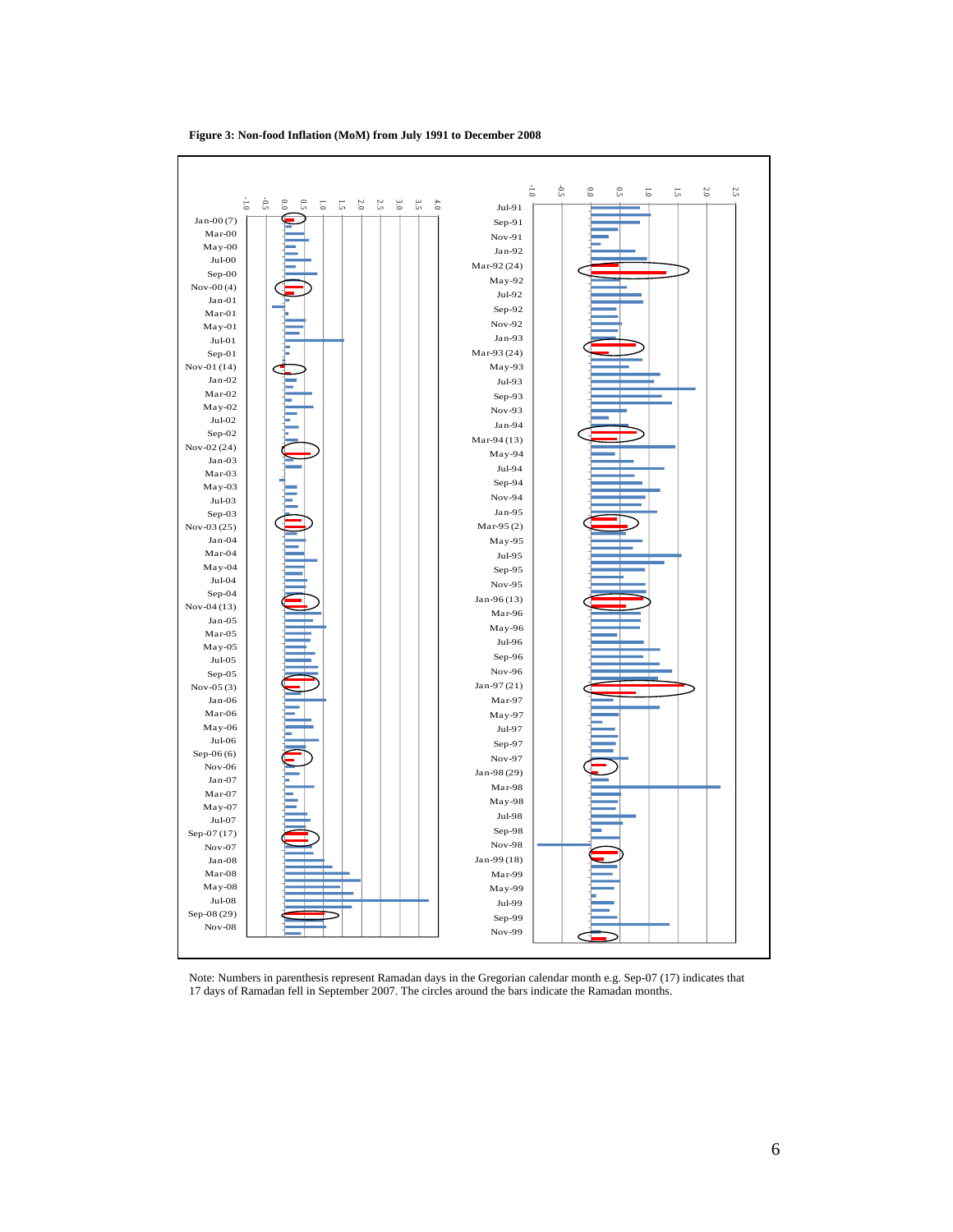However, this type of observation does not address the issues such as; (a) normalization of data as the figure may be portraying data trends continuing from the past few months, and (b) the time of data collection; as data on prices is collected by the FBS from  $1<sup>st</sup>$  to  $15<sup>th</sup>$  day of every Gregorian calendar month. This is important because if Ramadan starts after  $15<sup>th</sup>$  of a Gregorian calendar month then the price effect is not going to be reflected in that particular month as per our assumption. In order to address the above mentioned issues, we have also conducted scenario analysis.

#### **3. Establishing Evidence of Ramadan Effect through Scenario Analysis**

As we discussed in the previous section that visual evidence of Ramadan effect may not provide conclusive results because of the nature of occurrence of Ramadan in a calendar year. This is based on the fact that Gregorian calendar year lasts for 365 or 366 days, whereas a Hijri calendar year lasts for 354 or 355 days. It implies that the latter shifts back by 10 or 11 days every Gregorian year. This observation draws our attention to an important data property i.e. asynchronization<sup>2</sup>. This is obvious when we compare Islamic calendar month with the Gregorian calendar month. Besides in order to make our analysis viable we have also taken into account the timing of data reporting.

These issues are better highlighted in various purposely built scenarios. We have chalked out various data combinations. For example we presented a scenario that MoM inflation accelerates for the month in which Ramadan was observed irrespective of evidence on starting date of Ramadan and counted all those cases. Similarly, another scenario in which MoM inflation accelerated for the month in which Ramadan fell in the data reporting days  $(1<sup>st</sup>$ to  $15<sup>th</sup>$  day of the month)<sup>3</sup> and counted for favorable cases. A total of 18 cases have been created i.e. 6 for each overall, food and non-food MoM inflation and have been presented in **Table 1**. For example, for overall CPI inflation, MoM inflation accelerated in only 13 out of total 35 occurrences for the months in which Ramadan occurred, which in percentage terms is 37.1 percent of the total. Similarly for overall CPI inflation, MoM inflation accelerated in just 9 out of total 26 occurrences in the case when Ramadan fell in the data reporting days  $(1<sup>st</sup>$  to 15<sup>th</sup> date of the month), which in percentage terms is 34.6 percent of the total. All other cases

 2 When data cannot be compared due to mismatch between reporting days and occurrence of an event across time.  $3$  While the Federal Bureau of Statistics (FBS) reports CPI as a monthly exercise, it collects CPI data during  $1<sup>st</sup>$  to

<sup>15&</sup>lt;sup>th</sup> day of every month and uses other half of the month to construct other price indices.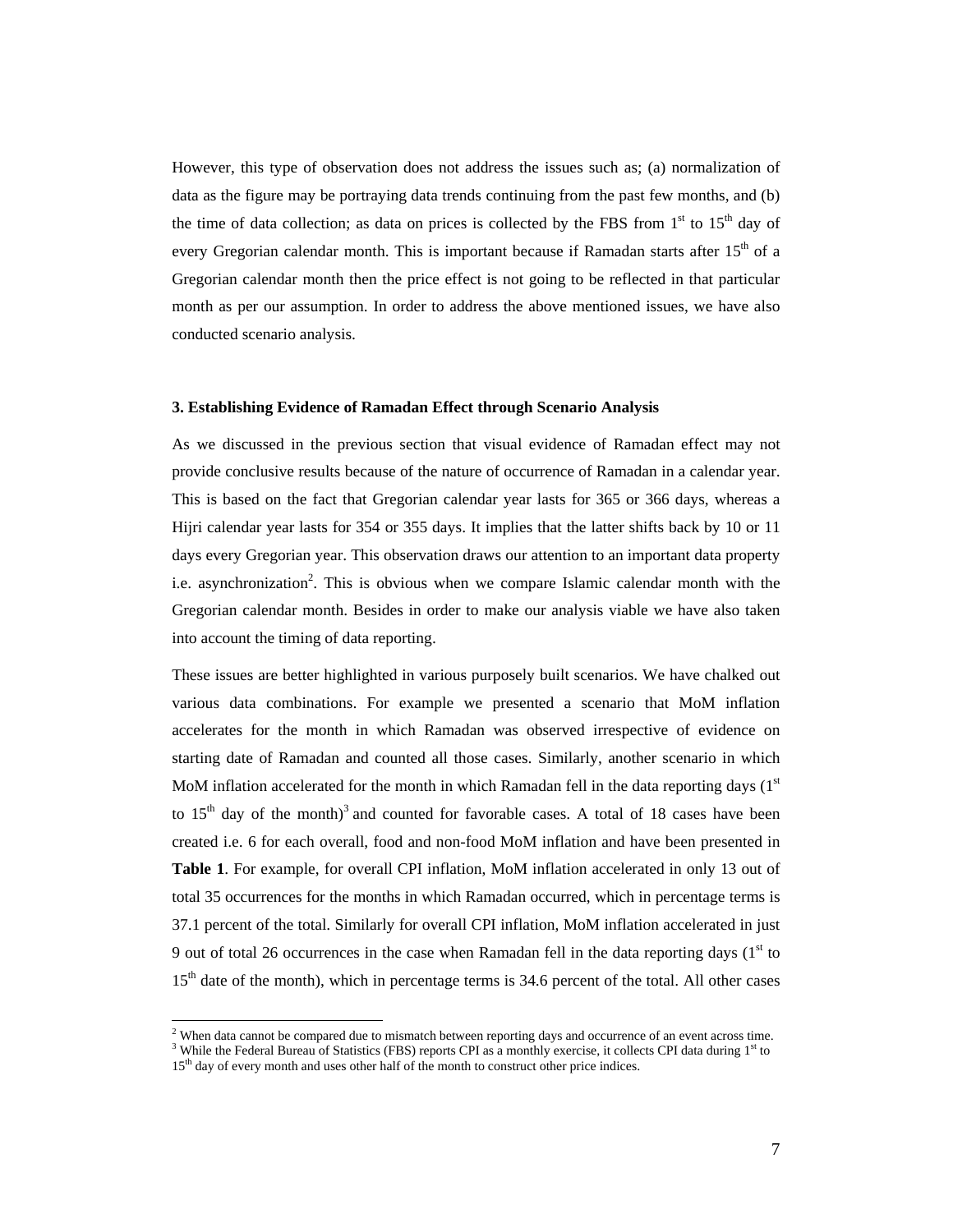in **Table 1** can be interpreted in the same way. It is imperative to mention that out of above mentioned scenarios, there was only one evidence (when Ramadan starts in first 15 days of a month for food inflation) in which acceleration  $(MoM_t > MoM_{t-1})$  was witnessed in more than 50 percent cases. In case of all other scenarios, the evidence of occurrence of acceleration of MoM inflation was less than 50 percent. On the basis of above analysis no conclusive evidence was found over the last 18 years about the effect of Ramadan on overall CPI, food and non-food inflation measures.

|                          | Ramadan<br>falls in the<br>Month | Ramadan<br>falls in data<br>collecting<br>days of the<br>Month | At least 10<br>days of<br>Ramadan fall<br>in the data<br>collecting<br>days of the<br>Month | Ramadan<br>starts in first<br>10 days of a<br>month | Ramadan<br>starts in first<br>15 days of a<br>month | Ramadan<br>starts after 15<br>of a month |
|--------------------------|----------------------------------|----------------------------------------------------------------|---------------------------------------------------------------------------------------------|-----------------------------------------------------|-----------------------------------------------------|------------------------------------------|
| <b>Overall CPI</b>       | 13                               | 9                                                              | $\mathfrak{2}$                                                                              | 1                                                   | $\overline{4}$                                      | 4                                        |
|                          | (37.1)                           | (34.6)                                                         | (15.4)                                                                                      | (16.7)                                              | (44.4)                                              | (44.4)                                   |
| <b>CPI Food</b>          | 15                               | 11                                                             | $\overline{2}$                                                                              | $\overline{2}$                                      | 5                                                   | 4                                        |
|                          | (42.9)                           | (42.3)                                                         | (15.4)                                                                                      | (33.3)                                              | (55.6)                                              | (44.4)                                   |
| <b>CPI Non-food</b>      | 14                               | 10                                                             | 3                                                                                           | 1                                                   | 4                                                   | 4                                        |
|                          | (40.0)                           | (38.5)                                                         | (23.1)                                                                                      | (16.7)                                              | (44.4)                                              | (44.4)                                   |
| <b>Total Occurrences</b> | 35                               | 26                                                             | 13                                                                                          | 6                                                   | 9                                                   | 9                                        |

Table 1. Number of months when MoM inflation (%) accelerates for the month in which Ramadan occurs (MoM<sub>t</sub> >  $MoM_{t-1}$ 

Source: Authors calculation

 $\overline{a}$ 

Note: Values in parenthesis are percent of observations in total occurrences

The analysis is based on FBS data from July 1991 to December 2008

In **Table 1** the analysis was based on the assumption that MoM inflation accelerated for the month in which Ramadan fell without considering the data trends of past months. In order to show the relative position of the month under observation, we compared the MoM inflation of a Gregorian calendar month in which Ramadan was evidenced with the average inflation for 12 months i.e. whole fiscal year<sup>4</sup>. Table 2 gives results about the incidence of Ramadan effect on prices when data was compared to the average inflation. Again there was not enough evidence regarding Ramadan effect on prices in last 18 years data.

<sup>&</sup>lt;sup>4</sup> The fiscal year corresponds from July to June in Pakistan.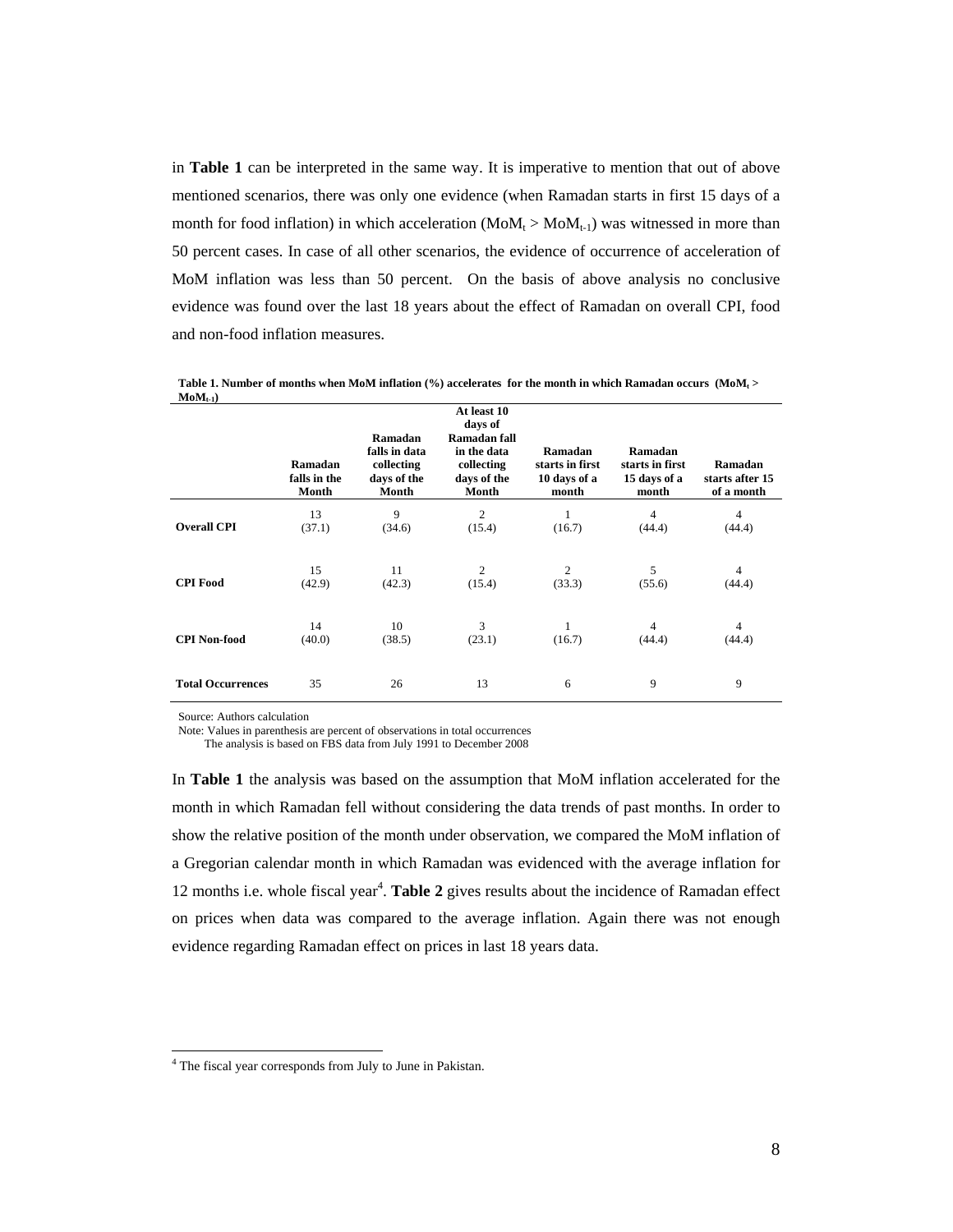|                             |                | Ramadan falls in data<br>collecting days of the Month |              | At least 10 days of Ramadan<br>fall in data collecting period |        |              | Ramadan starts after 15 of a<br>month |        |              |
|-----------------------------|----------------|-------------------------------------------------------|--------------|---------------------------------------------------------------|--------|--------------|---------------------------------------|--------|--------------|
|                             | <b>Overall</b> | Food                                                  | Non-<br>Food | Overall                                                       | Food   | Non-<br>Food | <b>Overall</b>                        | Food   | Non-<br>Food |
| Witnessed                   | 8<br>(30.8)    | 10<br>(38.5)                                          | 5<br>(19.2)  | (7.7)                                                         | (15.4) | (7.7)        | (25.0)                                | (37.5) | (62.5)       |
| <b>Total</b><br>Occurrences | 26             | 26                                                    | 26           | 13                                                            | 13     | 13           |                                       |        | 8            |

**Table 2. Number of months when MoM inflation (%) > average inflation for the fiscal year** 

**Source:** Authors' calculations

Note: Values in parenthesis are percent of observations in total occurrences

The analysis are based on FBS data from July 1991 to December 2008

This led us to go for more sophisticated analysis that could extract seasonal pattern that arose due to the month of Ramadan. For this, we used ARIMA methodology developed by Riazuddin and Khan (2002, 2005) and Yucel (2005) to capture the effects of Islamic calendar months.

#### **4. ARIMA Methodology and the Model**

In order to further explore the effect of Ramadan we used ARIMA methodology by introducing dummy variable in three different manners; (i) the concept of fractional indicator variable to indicate either full presence of Ramadan in a given calendar month (say January), or partial presence of Ramadan in January and remaining in February, with the unit value of dummy distributed in January and February to the extent of length of Ramadan month falling in respective calendar months<sup>5</sup>. Moreover, the usual dummy variables are simultaneously used to account for the effects of Gregorian calendar months; (ii) we also estimated the model by assigning unit value to the month in which Ramadan fell irrespective of the number of days of Ramadan; and (iii) in order to take into account the asynchronization nature of the data, we introduced dummy variable in the third model with respect to the reporting days. i.e. unit value was assigned to Ramadan when at least 10 days of Ramadan overlapped for the reporting days of the Gregorian calendar month.

The specified model is as under:

 $\overline{a}$ 

 $<sup>5</sup>$  This is same methodology used by Riazuddin and Khan (2005) and Yucel (2005).</sup>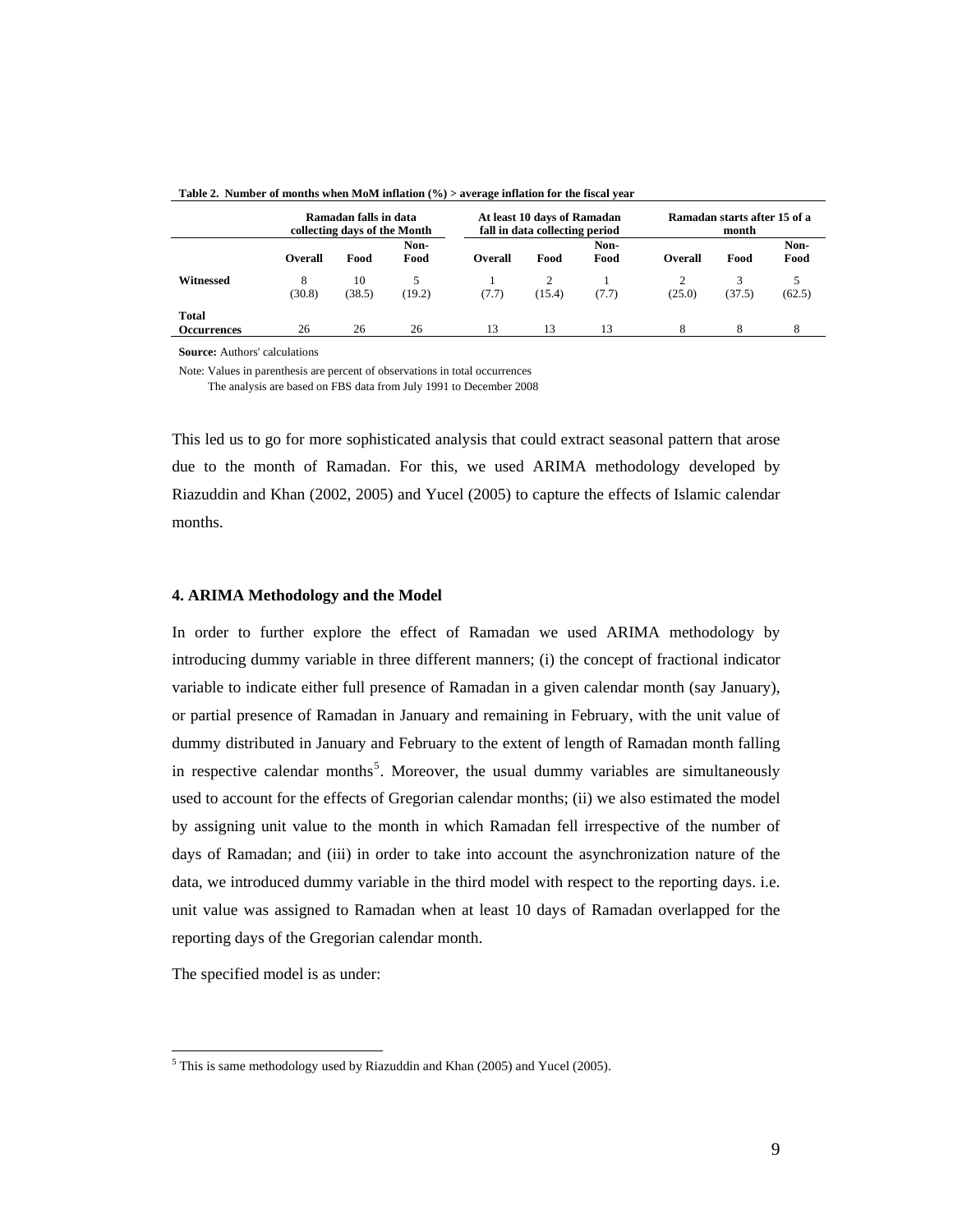$$
Log(\Pi_t) = \alpha_0 + \sum_{i=1}^{11} \beta_i D_i + \sum_j \lambda_j R_{ji} + \sum_{p=1}^{p} \theta_p \log(\Pi_{t-p}) + \sum_{q=1}^{q} \delta_q \varepsilon_{t-q} + \mu_i
$$

where  $\Pi_t$  represents the price indices of CPI (general, food and non-food);

 $D_i$  are the dummies for the Gregorian calendar months; where  $D_i = 1$  if  $\Pi_t$  belongs to *ith* calendar month and  $D_i = 0$  otherwise;

 $\theta_p$  are the coefficients of the autoregressive process and  $\delta_q$  are the coefficients of the moving average process;

 $\mu_i$  represents the white noise with usual properties in the ARIMA model.

 $R_{ji}$  is the dummy variable for the month of Ramadan and can take value according to three above mentioned definitions. For specification (ii) and (iii) a unit value or zero will be assigned to Ramadan. However, in case of (i) R will take value according to the following procedure;

$$
R_{ji} = \frac{w_{ji}}{w_j} + \frac{w_{j(i+1)}}{w_j}
$$

Where

 $w_{ji}$  is the number of days of the jth Islamic month falling in the ith calendar month;  $w_{j(i+1)}$  is the number of days of the jth Islamic month falling in the  $(i+1)$ st calendar month;  $w_j$  is the number of days in jth Islamic month such that  $w_{j} = w_{ji} + w_{ji+1} = 29$  or 30.  $R_{ii} = 1$  if  $\Pi_t$  belongs to jth Islamic month falling partly in ith and (i+1)st months.

For instance if 12 days of Islamic month *Ramadan* out of 30 days fall in January and remaining 18 days fall in February then there will be two fractional dummies for the months of January and February. In this example, according to our specification of dummy variable;  $\text{wj} = 30, \text{w}_{\text{ii}} = 12 \text{ and } \text{w}_{\text{i}(i+1)} = 18$ 

According to the above example the fractional dummy values for January and February will be; 12/30 = 0.4 (for January) and  $18/30 = 0.6$  (for February); and  $R_{ii} = 0.4 + 0.6 = 1$ 

### **5. Results**

Before estimating the model, we checked the stationarity of all the variables as it is required for ARIMA. The Augmented Dicky Fuller (ADF) and Phillips Perron (PP) tests were applied and the results suggested that all variables were stationary at first difference [I (1)].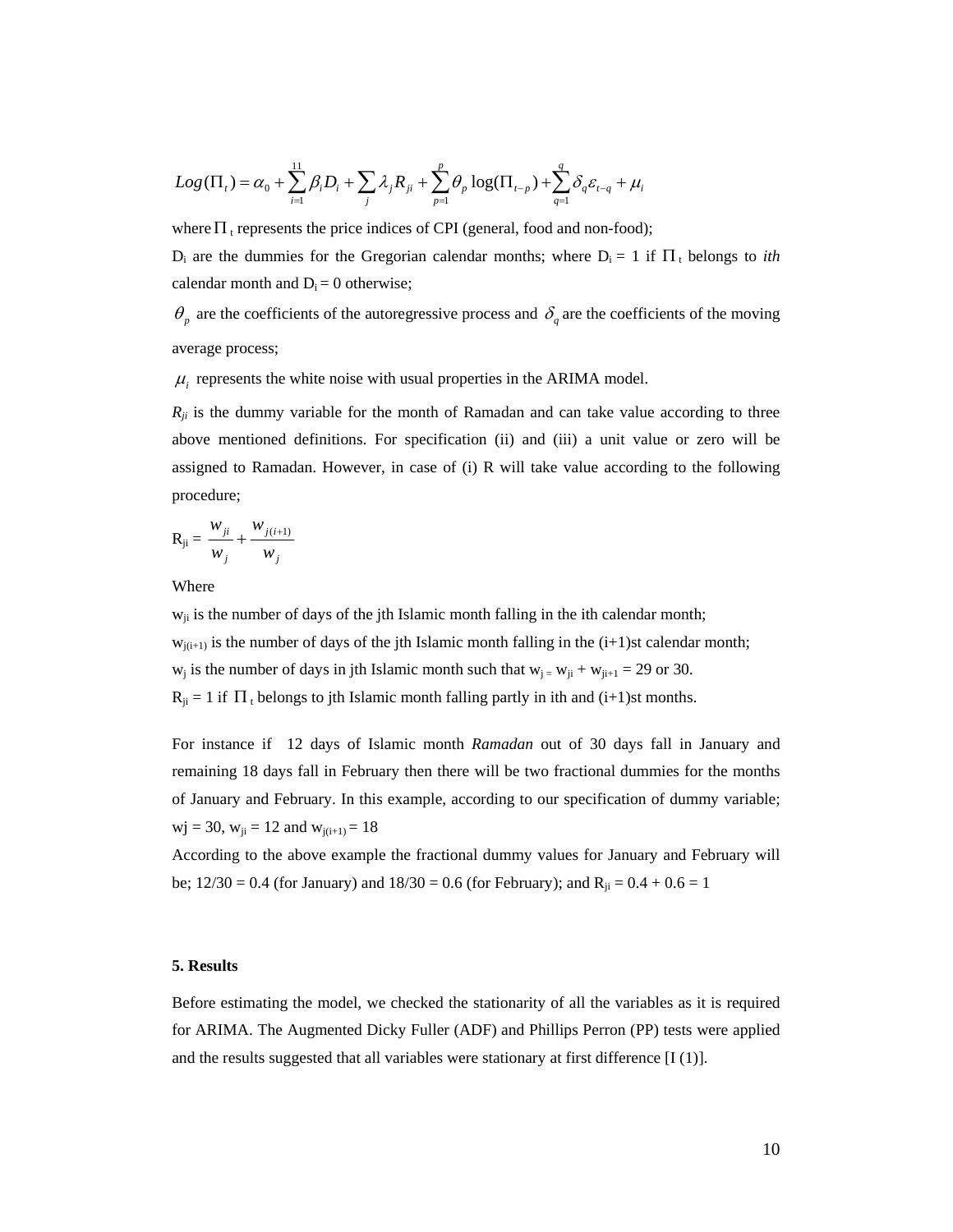After looking at the statistical and econometric properties of the data, we estimated the model with three types of specifications for overall CPI, food and nonfood price indices. The results obtained are presented in annexures. In order to explain the effect of Ramadan as per existing general perception, we considered two propositions; (a) the sign of estimated coefficient for R (Ramadan dummy) should be positive; and (b) the coefficients should be statistically significant. Both of these are important because only a significant positive relationship will conform to the general explanation that prices tend to rise in Ramadan.

The results obtained on the basis of three specified models witness that consumer price inflation does not tend to rise in the month when Ramadan was observed. In case of third specification, in which results were obtained by considering the reporting days of Ramadan in a Gregorian calendar month and then applying dummies accordingly, the coefficients for Ramadan are statistically significant for overall and non-food inflation. However the signs are negative in contradiction with the existing perception about the prices in Pakistan during the month of Ramadan. The results obtained by using ARIMA provide no exception what we have already concluded in the previous sections.

Since our results are contrary to widely held perceptions about rising level of prices in Ramadan, therefore, it is important to list possible explanations.

First: In order to provide relief to the general public during the month of *Ramadan,* government takes special steps to control price hike. In particular essential items are sold at subsidized rates at utility stores throughout the country. Moreover, government also tries to ensure that retail markets do not sell essential items at very high profit rates. As a result of these measures, effect of changes in prices may not be significant for overall price indices.

Second: There is a possibility that only the prices of some specified items are affected during Ramadan. Hence there may be no significant realization of effect of changes in the prices of such items in overall, food and non-food price indices<sup>6</sup> because of their very small weighted contribution<sup>7</sup> in overall, food and non-food inflation.

Third: The pattern of consumption changes before, during and after the special days of Islamic months. Sales generally increase during Ramadan as most of the families consume

<sup>&</sup>lt;sup>6</sup> The CPI basket consists of 374 items of which 124 are food and 250 are non-food items.

<sup>&</sup>lt;sup>7</sup> The combined weight of fruits, vegetables, basen, cooking oil, wheat flour, chicken is 10.3 percent in overall CPI basket and 25.4 percent in food group of CPI.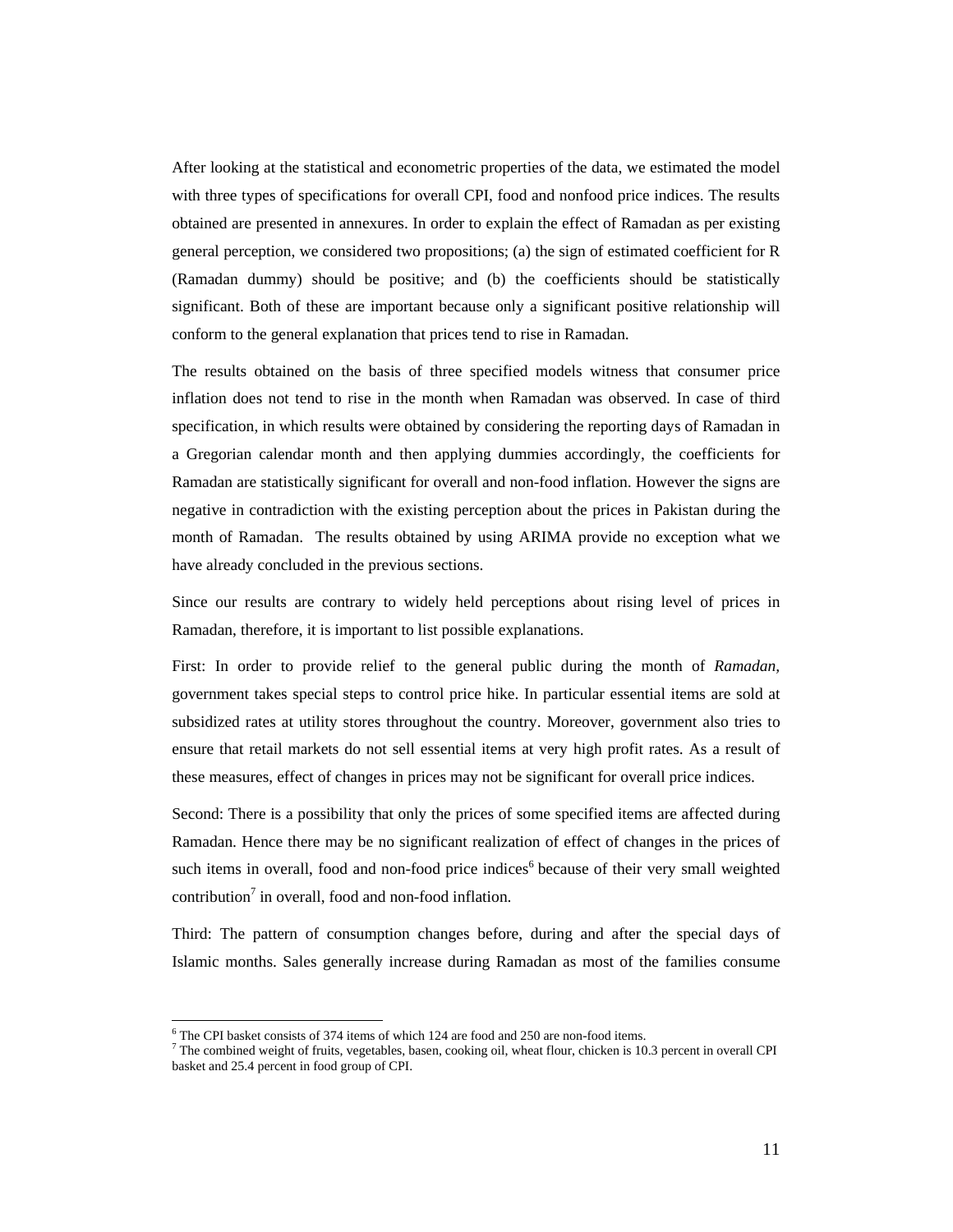more of their income for buying before  $Eid<sup>8</sup>$ . This increase in consumption generally has a major impact on their savings and people blame increased price levels for explaining this phenomenon. In reality it is the increase in expenditure that hurts individuals saving and not necessarily the increase in general price level.

It is imperative to note that we also estimated Ramadan effect on fruit prices by applying extended ARIMA methodology. Ramadan effect turned out to be significant and positive in case of fruits. As people consider fruits a major ingredient of their diet when they break their fast, the demand for fruits rise and as a consequence their prices rise. Higher fruit prices affect the consumers and general public starts talking of price hike. However, as mentioned earlier, due to its low weight in CPI and food, it does not have a significant effect on overall CPI and food group of CPI<sup>9</sup>.

#### **6. Conclusion**

 $\overline{a}$ 

There is a general perception that prices accelerate in the month of Ramadan due to increase in demand for a number of consumer goods. However, verification of this perception from economic data (available on Gregorian calendar frequencies) is not a straight forward task because of mismatch between the Islamic and the Gregorian calendars and data recording norms. As a result this asynchronization of data makes it difficult to detect Islamic calendar effects. In order to incorporate such issues, we applied three different approaches to show whether price level increases during Ramadan or not.

The study shows that Ramadan has no significant impact on prices in Pakistan. This might be due to the fact that we are using aggregate data on prices for our analysis i.e. CPI and its broad components (food and non-food). It is also known that prices of certain food items generally tend to change, but not necessarily the prices of items included in the whole basket. Therefore it is quite possible that Islamic calendar effects may appear to be significant in individual commodities (as we found in the case of fruits). However, due to their very small weight in overall basket the effect of an increase in price during Ramadan is not visible in the aggregated basket. Another perception is that the wholesalers are so smart that they increase

<sup>8</sup> Islamic festival that comes when Ramadan is over.

<sup>&</sup>lt;sup>9</sup> Weight of fruits in CPI basket is 1.62 percent. Also, the Ramadan effect on the prices of cooking oil, wheat flour, sugar, milk, chicken, besan was not significant, confirming that the effect of government regulatory measures to relief the consumers.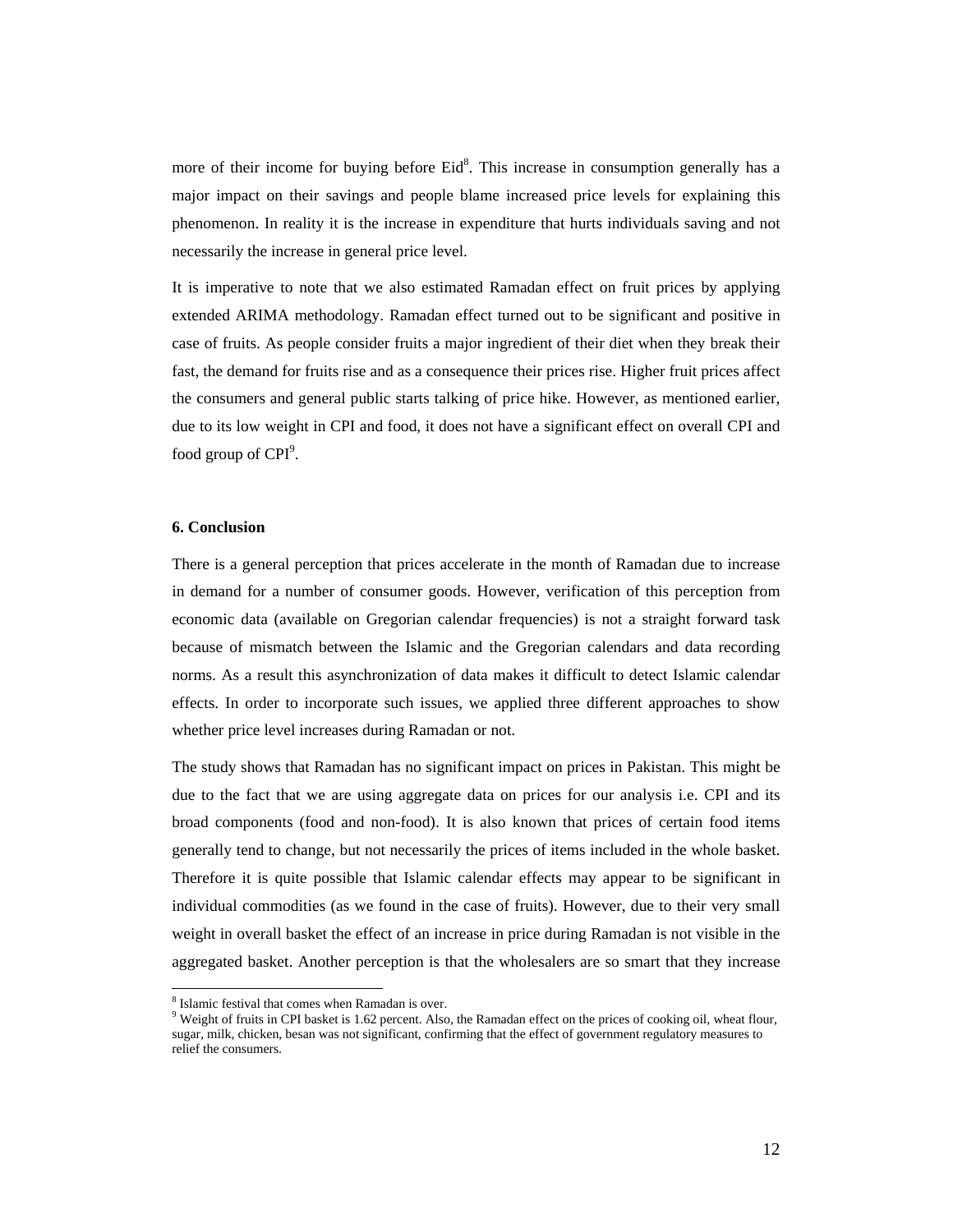the prices of commodities before the Ramadan starts and suppliers also hoard some commodities that also create artificial shortage to put upward pressure on prices.

On the basis of the results we can conclude that the overall CPI inflation (MoM) may not increase in Ramadan. However opposite may be true in case of explaining Ramadan effect on individual items. This is an important finding and will help policy makers to concentrate on other reasons of explaining inflation during Ramadan.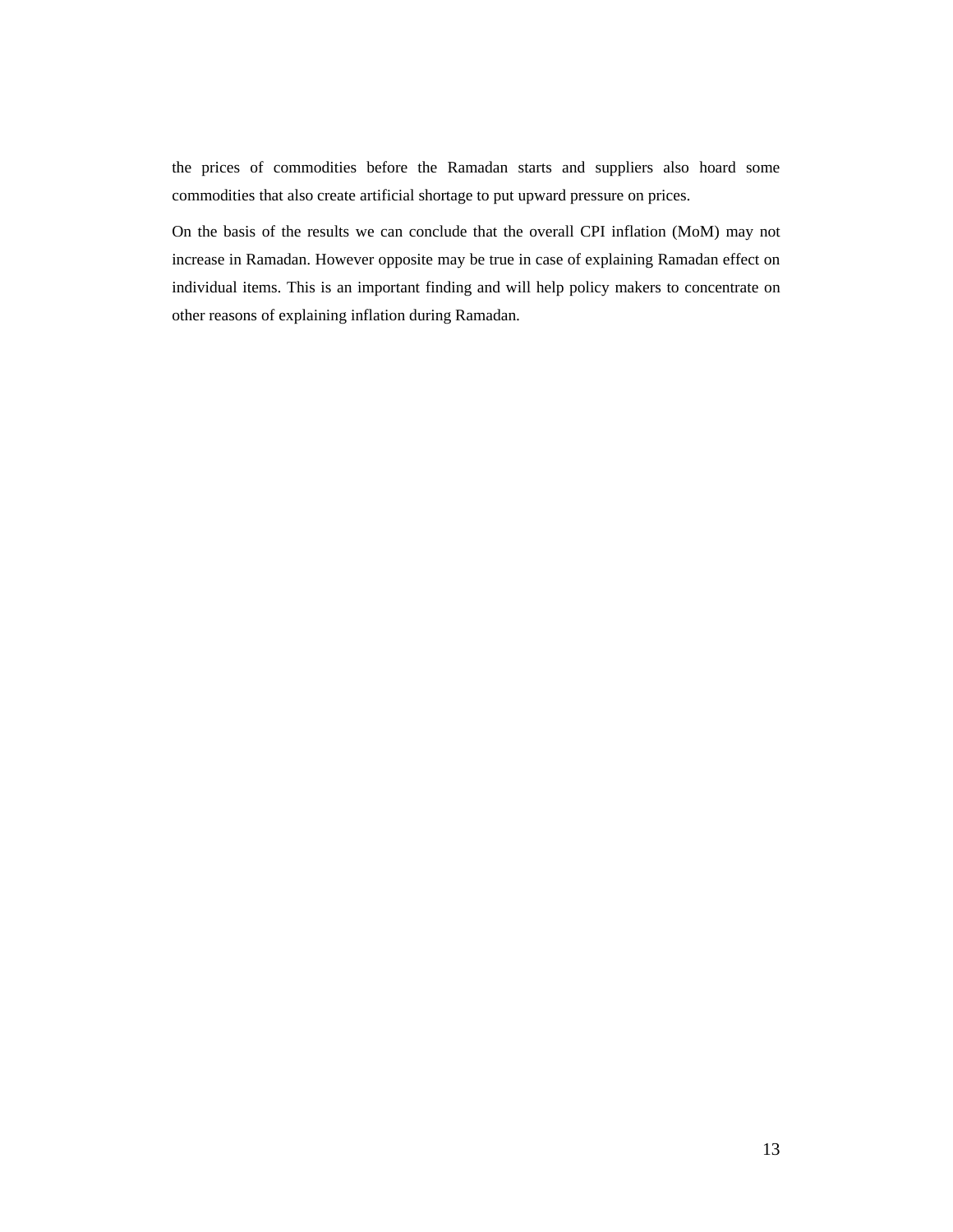#### **References**

Bokil, Madhavi and A. Schimmelpfennig, (2005), "Three Attempts at Inflation Forecasting in Pakistan", IMF Working Paper, WP/05/105.

McDonald-Johnson, K.M., C.C.H. Hood, and R.M. Feldpausch (2005). "Experiences with Indirect Seasonal Adjustment," in the Proceedings of the American Statistical Association, American Statistical Association: Alexandria, VA.

Riazuddin, Riaz and M.H. Khan (2005), "Detection and Forecasting of Islamic Calendar Effects in time Series Data". SBP Research Bulletin Vol. 1. No. 1. 2005. pp. 25-34.

---------------------, (2002), "Detection and Forecasting of Islamic Calendar Effects in time Series Data". SBP Working Paper Series No. 2.

Singapore Department of Statistics (2006), "Seasonal Adjustments of Economic Time Series". Information Paper on Economic Statistics.

Soukup, Raymond J. and D. F. Findley (2000), "Detection and Modeling of Trading Day Effects", ICES II: Proceedings of the Second International Conference on Establishment Surveys (2001), 743–753, Alexandria: American Statistical Association.

Yucel, Eray M (2005) "Does Ramadan Have Any Effect on Food Prices: A Dual Calendar Perspective on the Turkish Data". MPRA Paper No. 1141.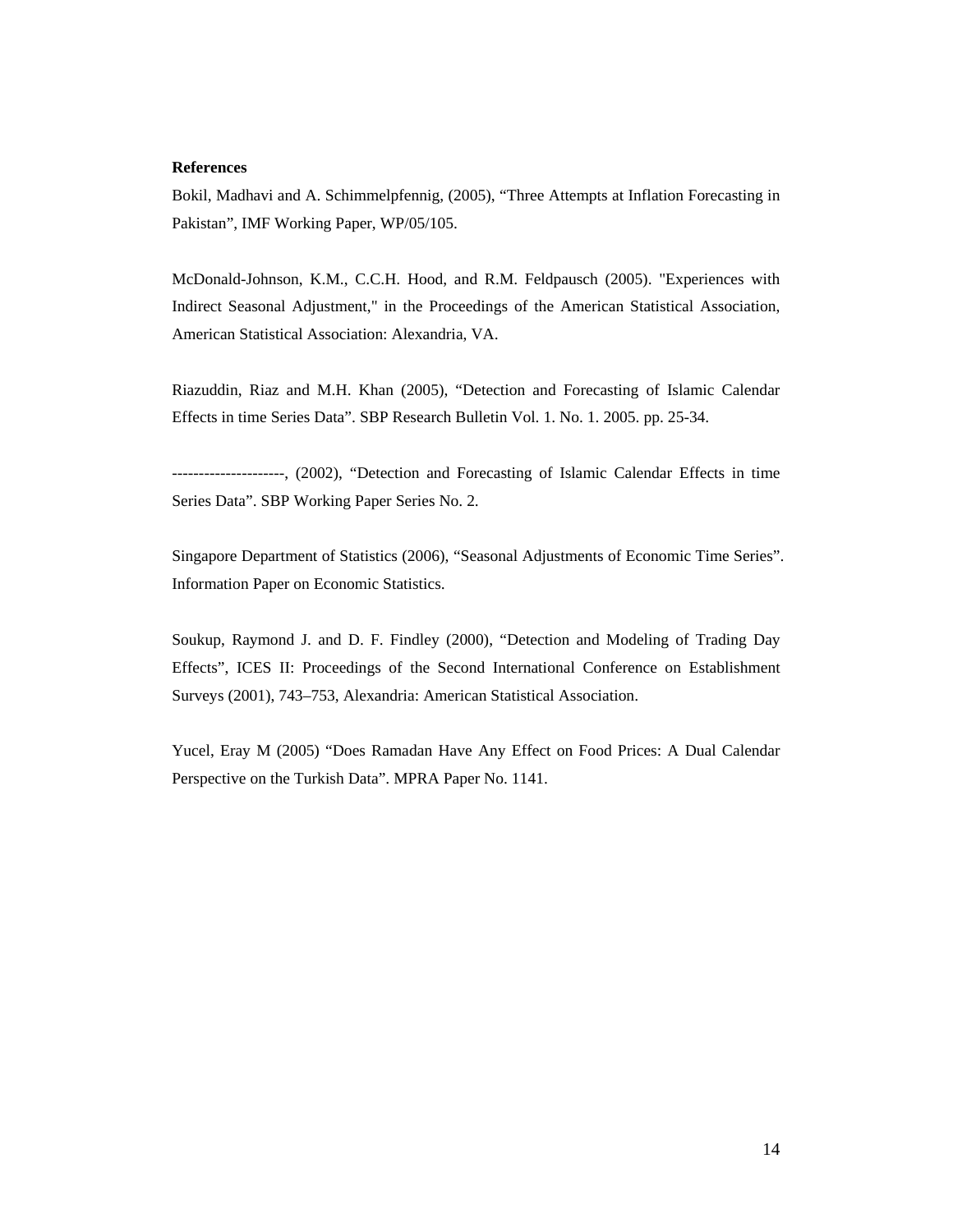|                                   | <b>Consumer Price Indices (CPI)</b> |              |                          |  |
|-----------------------------------|-------------------------------------|--------------|--------------------------|--|
|                                   | General                             | Food         | Non-Food                 |  |
| Jun                               | 0.0054                              | 0.0048       | 0.0056                   |  |
|                                   | $(2.89)*$                           | (1.62)       | $(4.23)*$                |  |
| Jul                               | 0.0074                              | 0.0125       | 0.0040                   |  |
|                                   | $(3.95)*$                           | $(2.97)$ *   | $(3.55)*$                |  |
| Aug                               | 0.0043                              | 0.0076       | 0.0018                   |  |
|                                   | $(2.26)^*$                          | $(1.81)$ **  | (1.56)                   |  |
| Sep                               | 0.0024                              | 0.0046       | 0.0005                   |  |
|                                   | (1.25)                              | (1.25)       | (0.39)                   |  |
| Oct                               | 0.0032                              | 0.0067       | 0.0010                   |  |
|                                   | $(1.64)$ **                         | (1.58)       | (0.83)                   |  |
| <b>Nov</b>                        | 0.0006                              | 0.0026       | $-0.0008$                |  |
|                                   | (0.30)                              | (0.62)       | $(-0.61)$                |  |
| Dec                               | $-0.0044$                           | $-0.0103$    | $-0.0003$                |  |
|                                   | $(-2.20)$ *                         | $(-2.57)$ *  | $(-0.24)$                |  |
| Jan                               | 0.0002                              | $-0.0003$    | 0.0007                   |  |
|                                   | (0.08)                              | $(-0.06)$    | (0.53)                   |  |
| Feb                               | $-0.0001$                           | $-0.0010$    | 0.0002                   |  |
|                                   | $(-0.06)$                           | $(-0.23)$    | (0.19)                   |  |
| Mar                               | 0.0028                              | 0.0056       | 0.007                    |  |
|                                   | (1.43)                              | (1.50)       | (0.57)                   |  |
| Apr                               | 0.0055                              | 0.0104       | 0.0021                   |  |
|                                   | $(2.85)*$                           | $(2.48)$ *   | $(1.75)$ **              |  |
| May                               | $-0.0027$                           | $-0.0072$    | 0.0003                   |  |
|                                   | $(-1.42)$                           | $(-1.70)$ ** | (0.26)                   |  |
| Ramadan                           | $-0.0013$                           | $-0.0003$    | $-0.0016$                |  |
|                                   | $(-0.72)$                           | $(-0.09)$    | $(-1.44)$                |  |
| ${\sf AR}$                        | 0.8958                              | 0.2230       | 0.8792                   |  |
|                                   | $(13.99)*$                          | $(3.12)^*$   | $(15.90)$ *              |  |
| MA                                | $-0.6805$<br>$(-6.33)*$             |              | $-0.5323$<br>$(-5.40)$ * |  |
| <b>R-squared</b>                  | 0.35                                | 0.27         | 0.39                     |  |
| <b>S.E</b> of Regression          | 0.01                                | 0.01         | 0.00                     |  |
| <b>Durbin-Watson stat</b>         | 2.03                                | 1.82         | 2.04                     |  |
| F-stat                            | $7.41*$                             | $5.41*$      | 8.91*                    |  |
| <b>Serial Correlation LM Test</b> | 0.25                                | 1.28         | 0.55                     |  |

**Table A1: Seasonality in Gregorian and Islamic Calendar Months** 

**Model 1 (Using Fractional Dummies for the month in which Ramadan fell)** 

*Source: Authors' estimation*

**Note:** The values without parenthesis are the coefficients obtained from ARIMA model estimations whereas the values in the parenthesis are t-statistic.

Values with \* and \*\* represent that the t -statistic are significant at 5% and 10% level of significance respectively. **Specified Estimated Model:** Specified AR and MA models for CPI General and CPI non-food are AR(1) and MA(1), whereas for CPI food specified AR model is AR(3)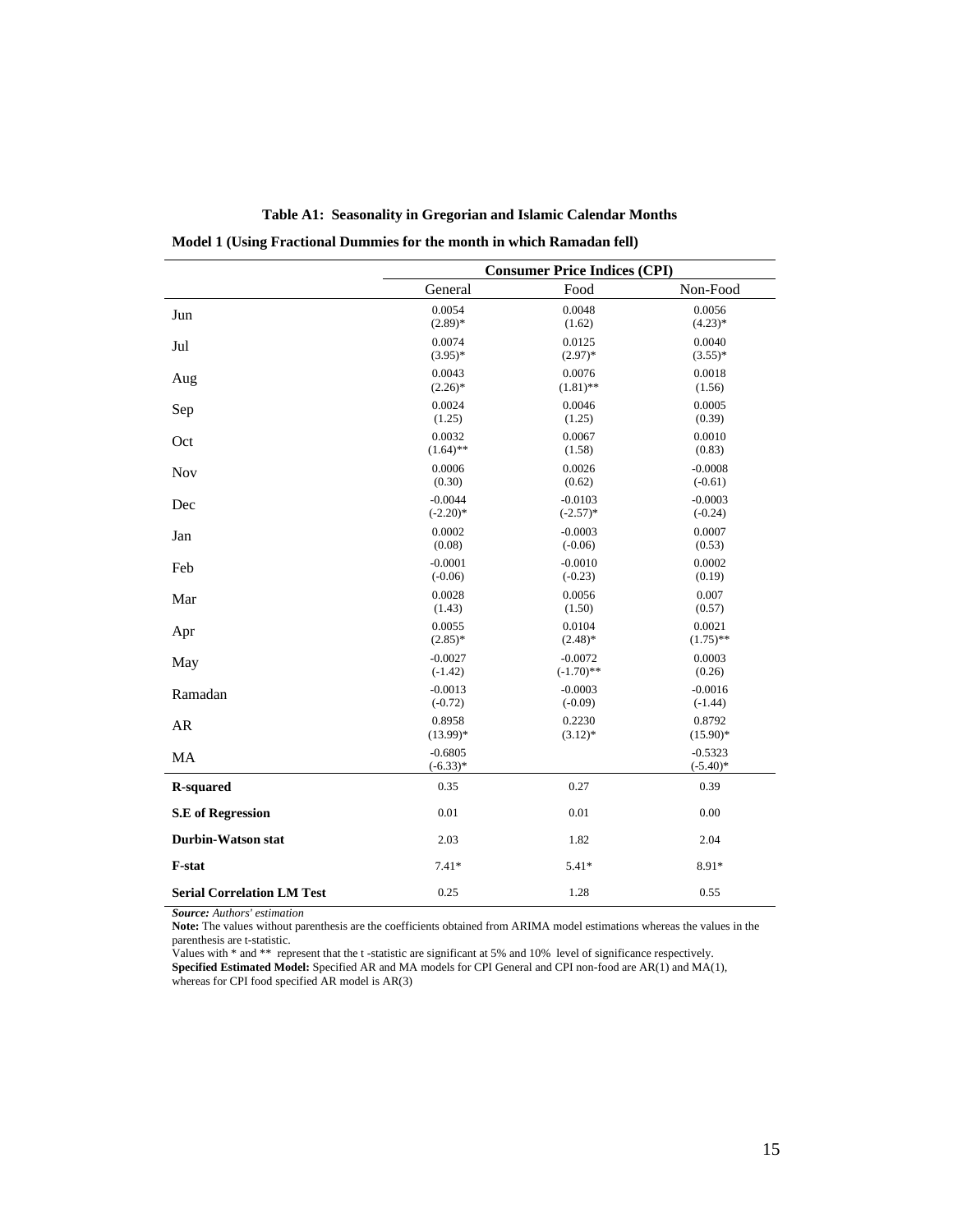|                                   | <b>Consumer Price Indices (CPI)</b> |              |                          |  |
|-----------------------------------|-------------------------------------|--------------|--------------------------|--|
|                                   | General                             | Food         | Non-Food                 |  |
| Jun                               | 0.0054                              | 0.0048       | 0.0056                   |  |
|                                   | $(2.87)$ *                          | (1.62)       | $(4.22)*$                |  |
| Jul                               | 0.0074                              | 0.0125       | 0.0040                   |  |
|                                   | $(3.94)$ *                          | $(2.97)*$    | $(3.53)*$                |  |
| Aug                               | 0.0043                              | 0.0076       | 0.0018                   |  |
|                                   | $(2.25)^*$                          | $(1.82)$ **  | (1.55)                   |  |
| Sep                               | 0.0022                              | 0.0042       | 0.0004                   |  |
|                                   | (1.12)                              | (1.13)       | (0.31)                   |  |
| Oct                               | 0.0028                              | 0.0060       | 0.0009                   |  |
|                                   | (1.43)                              | (1.40)       | (0.72)                   |  |
| <b>Nov</b>                        | 0.0002                              | 0.0017       | $-0.0009$                |  |
|                                   | (0.08)                              | (0.41)       | $(-0.69)$                |  |
| Dec                               | $-0.0048$                           | $-0.0111$    | $-0.0004$                |  |
|                                   | $(-2.40)$ *                         | $(-2.78)$ *  | $(-0.32)$                |  |
| Jan                               | $-0.0002$                           | $-0.0010$    | 0.0005                   |  |
|                                   | $(-0.12)$                           | $(-0.24)$    | (0.42)                   |  |
| Feb                               | $-0.0005$                           | $-0.0017$    | 0.0001                   |  |
|                                   | $(-0.26)$                           | $(-0.41)$    | (0.09)                   |  |
| Mar                               | 0.0025                              | 0.0050       | 0.0006                   |  |
|                                   | (1.26)                              | (1.34)       | (0.49)                   |  |
| Apr                               | 0.0054                              | 0.0103       | 0.0021                   |  |
|                                   | $(2.82)$ *                          | $(2.45)^*$   | $(1.75)$ **              |  |
| May                               | $-0.0027$                           | $-0.0072$    | 0.0003                   |  |
|                                   | $(-1.42)$                           | $(-1.70)$ ** | (0.25)                   |  |
| Ramadan                           | 0.0007                              | 0.0025       | 0.0004                   |  |
|                                   | (0.57)                              | (1.11)       | $(-0.57)$                |  |
| AR                                | 0.9006                              | 0.2290       | 0.8808                   |  |
|                                   | $(14.38)^*$                         | $(3.20)*$    | $(15.96)^*$              |  |
| MA                                | $-0.6901$<br>$(-6.52)*$             |              | $-0.5395$<br>$(-5.49)$ * |  |
| <b>R-squared</b>                  | 0.35                                | 0.27         | 0.39                     |  |
| <b>S.E</b> of Regression          | 0.01                                | 0.01         | 0.00                     |  |
| <b>Durbin-Watson stat</b>         | 2.04                                | 1.84         | 2.03                     |  |
| F-stat                            | 7.39*                               | $5.54*$      | 8.71*                    |  |
| <b>Serial Correlation LM Test</b> | 0.44                                | 1.02         | 0.46                     |  |

**Table A2: Seasonality in Gregorian and Islamic Calendar Months** 

**Model 2 (Assigning value of 1 to Ramadan month Dummies)** 

*Source:* Authors' estimation

**Note:** The values without parenthesis are the coefficients obtained from ARIMA model estimations whereas the values in the parenthesis are t-statistic.

Values with \* and \*\* represent that the t -statistic are significant at 5% and 10% level of significance respectively.

**Specified Estimated Model:** Specified AR and MA models for CPI General and CPI non-food are AR(1) and MA(1), whereas for CPI food specified AR model is AR(3)